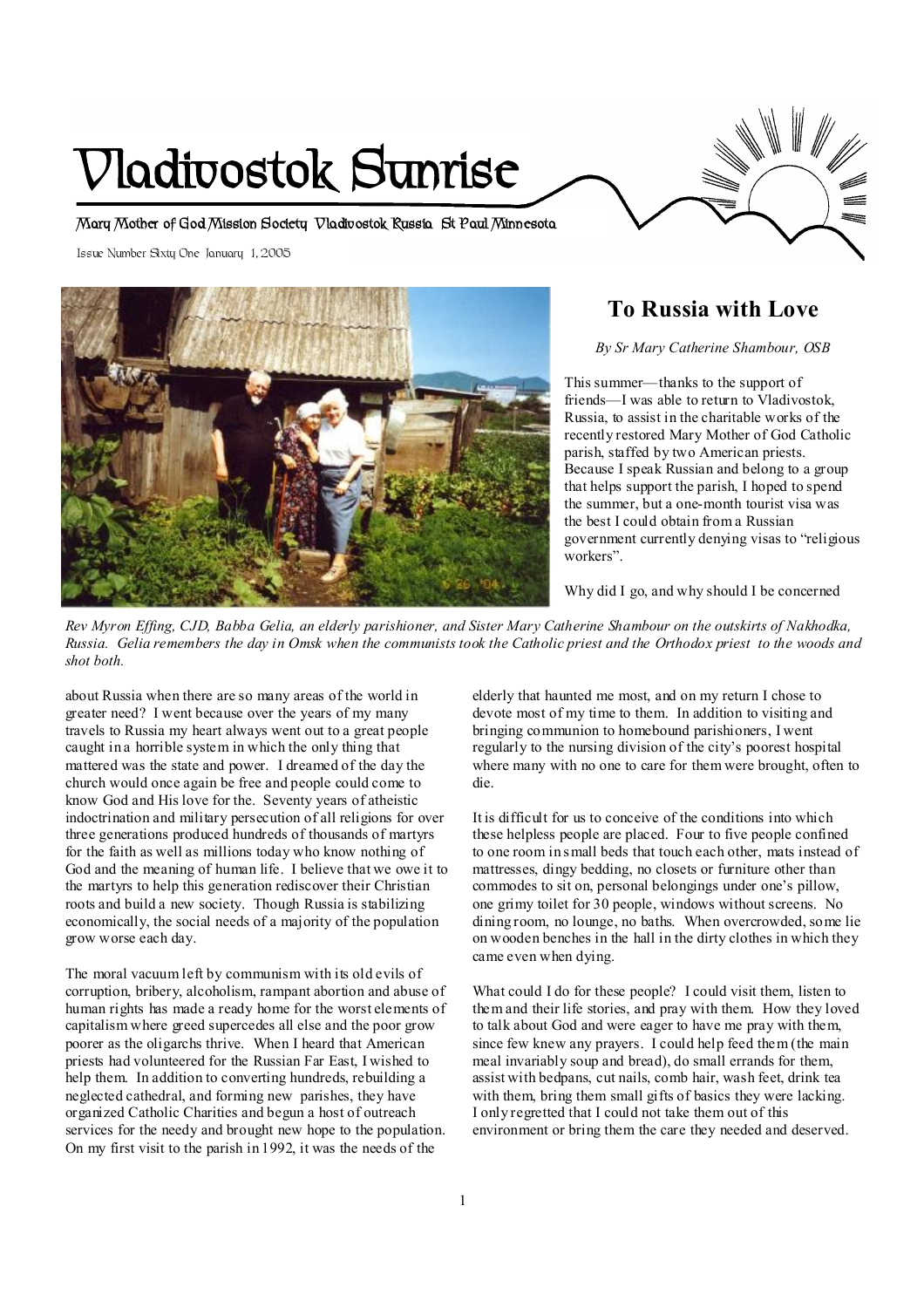But what I did was deeply appreciated, and the love I received was far more than I gave.

Although life expectancy in Russia (50s and 60s) continues to decline, Isaw little evidence of anyone's being concerned to make life easier for the handicapped and elderly. The attitude of many people is "Why don't you just die so that someone else can have your apartment?" They count for nothing. "Here is where we need a Benedictine Health System," I kept telling myself, and if it were possible I would want to be the first to bring about the changes in priorities, beginning with love and compassion and the simple essentials such as disposable diapers, walkers, wheelchairs. In the meantime, I will continue to do what I can to support the work of this parish through prayer and fund raising, and if visa regulations should permit, I would love to show these people God's love for them manifest through my personal caring.

*\*Taken from Pathways, the newsletter of the Benedictine Sisters of Duluth Minnesota,Fall, 2004, vol 6, no 1.*

# **The "Broken" Kid**

*By Larisa Kalinichenko Tr V Rev Myron Effing, C.J.D.* 

I've been busy feeding the street kids here in Vladivostok four years already. During that time almost anything that could happen did, but here is an event which literally shook me up.

I got acquainted with "Viktor" at the beginning of my work with the food wagon. He has a momma somewhere--at least as far as I know she is still alive. He also has a dad and a stepmother.

Viktor often came to us to eat. He was always clean and his clothing was in order, so at first sight he didn't seem like a street kid. But like most of the kids he burgled when he could and took drugs. For two years he used hard stuff, but then he was able to wean himself from them to more mild and cheaper



narcotics.

Several times he was arrested, and the last time he was accused of a series of burglaries and autotheft. He was locked up with others like himself, as usual.

But then for some reason he was moved to the solitary cell, and in the morning they found him hanging

from his neck. I don't understand what happened. What, how, or who was able to break a guy who was independently able to withdraw from hard drugs? He had great strength of will. They say that somebody tried to hang a murder on him. Did he hang himself or did they hang him? And why had they put him in solitary?

But nobody cares about the street kids. They are easy tools and handy weapons for some. Viktor was only 16 years old.

# **Meet Our Stateside Staff**

*By V Rev Myron Effing, C.J.D.*

 When we first began our mission we had only a volunteer staff in the States, and you may remember especially Ray Rzeszut in Anchorage who took care of almost all our Stateside needs except the *Vladivostok Sunrise*, which was produced by volunteers Mr and Mrs Robert Flynn in Washington State. As our mission grew, so did our Stateside needs and it became necessary to have a full-time coordinator and gradually we've needed to add other staff members, too.



*Mission Coordinator Sandra Sonnen. Sorry, David, I couldn't find a photo of you in time for the deadline!* 

 As Stateside Mission Coordinator we asked the chairman of our sister-parish committee at Nativity Parish in St Paul to take the job: Mrs Sandra Sonnen. She's done a wonderful job and continues today. We asked David Sonnen, Sandie's husband, to be

Chairman of the Board, and he has taken over all the financial tasks of banking and bookkeeping for our notfor-profit corporation, Mary Mother of God Mission Society, which is incorporated in the State of Minnesota.

 Rebecca Henneman is now our Office Manager at St Agnes Parish in St Paul, Minnesota. She's there regularly to answer the phone and deal with all the day-in, day-out activities. She grew up in rural northern Minnesota and attended Franciscan University of Steubenville, and graduated in 2003 with majors in Communications and Theology. Rebecca participated in NET Ministries in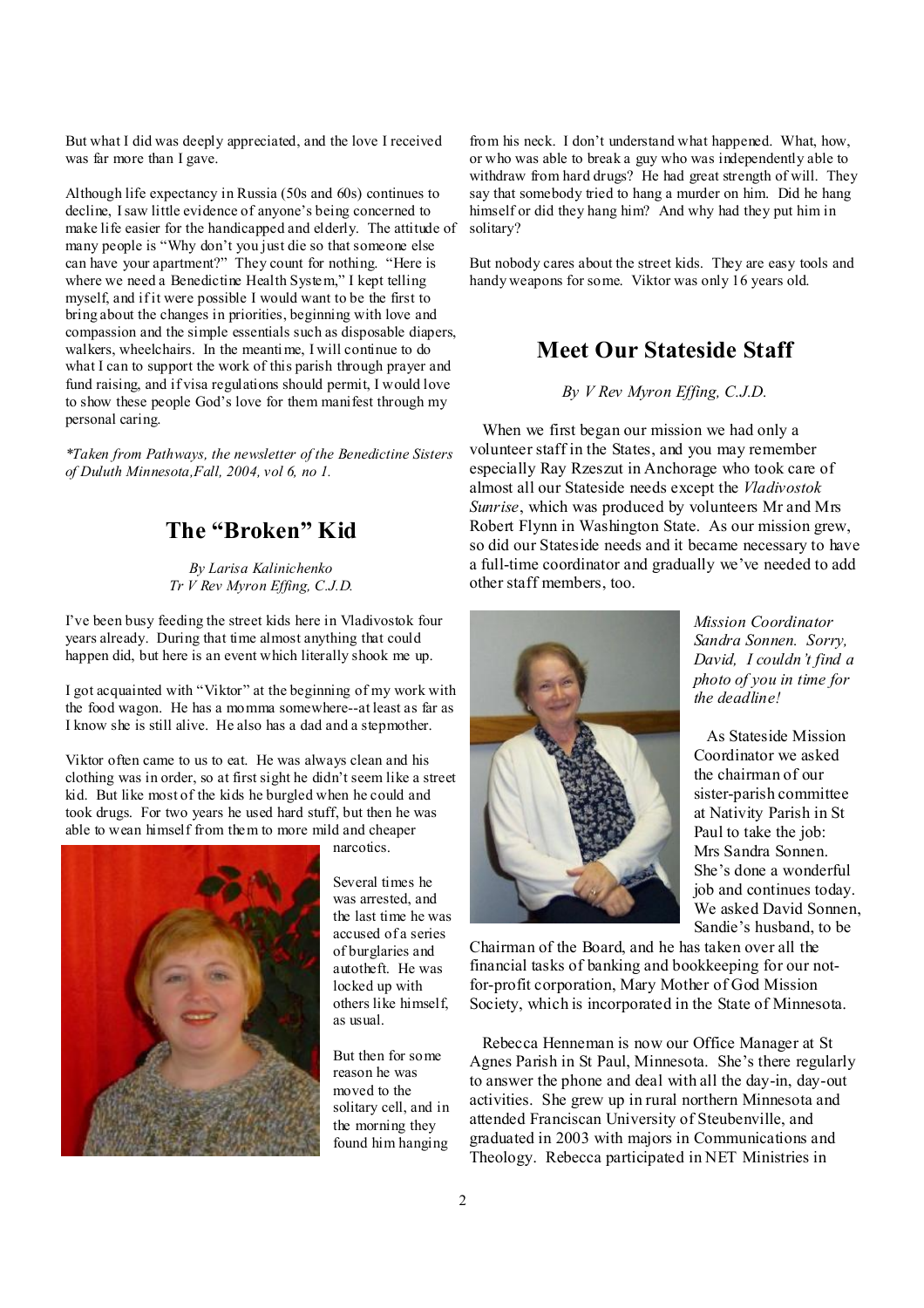

*Rebecca Henneman, Office Manager.* 

2003-2004. With her team she was able to visit a variety of states including her favorites: South Carolina and Louisiana.

 Our part time people are Susan Gray of Cabot, Arkansas, whose main work is writing children's books. She is currently working on a children's dinosaur encyclopedia. Susan helps us with major grant proposals. For 2004 she had the distinction of a 100% success rate-- Every grant proposal she submitted was funded!

Anne Weatherly has just

Melanie Targia helps us



IRS matters.

 Finally I'd like to mention a good employee who had to leave us for health reasons, Gail Gavin. She worked for us for nearly two years as Mrs Sonnen's office assistant. She was an excellent employee that we will miss.

 "Thank you!" to all our staff members who make daily sacrifices for the mission. You are our missionaries, too. The pay isn't much, but the "retirement program" is "out of this world."

*Anne Weatherly*



*Melanie Targia* 



 *Gail Gavin* 

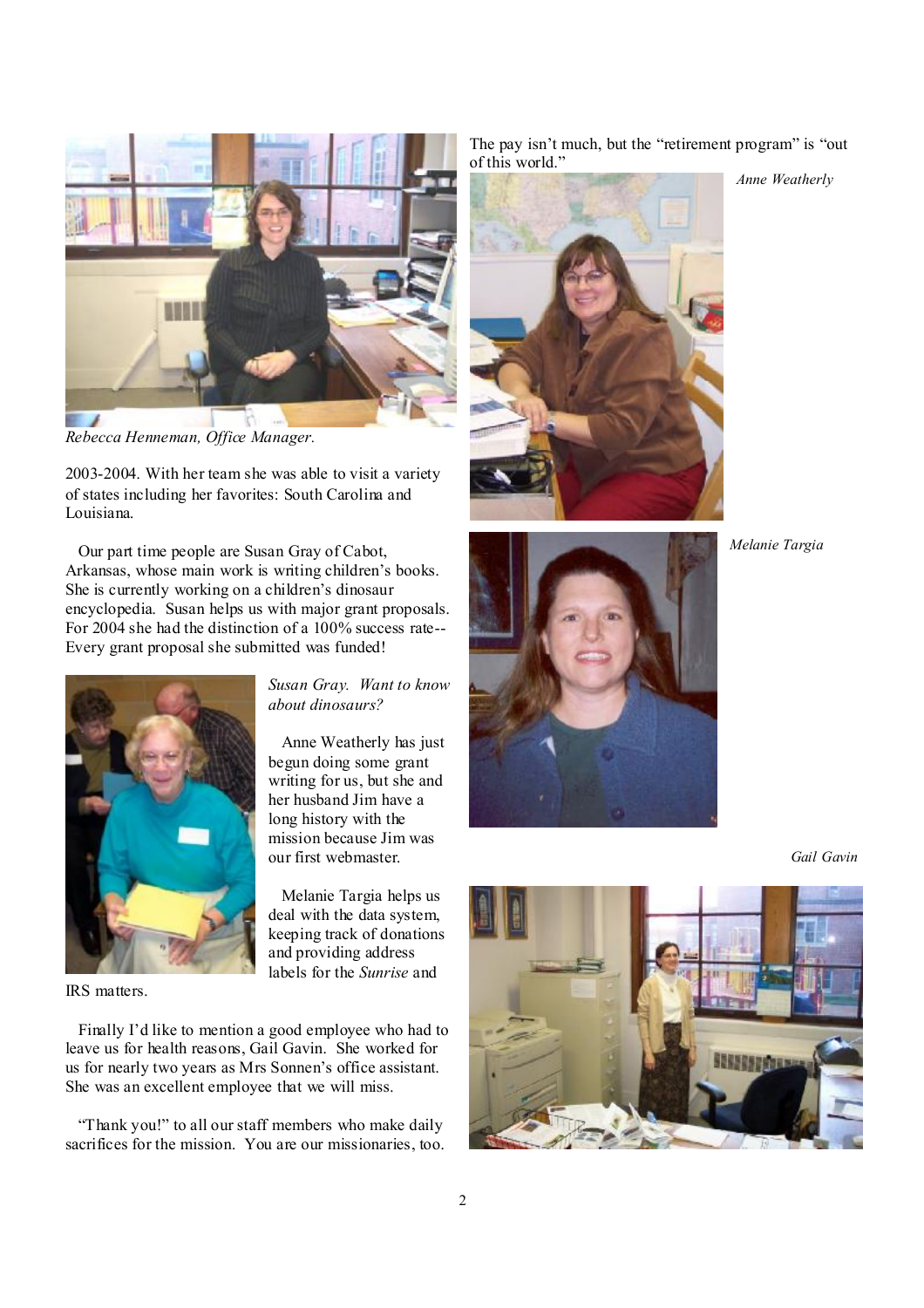

# **My Trip to Guadalajara**

*By Rev Daniel Maurer, C.J.D.* 

 In October my Bishop Kiril Klimovich gave me the privilege of being a member of the Russian delegation to the 48th International Eucharistic Congress (IEC), which was hosted by the Archdiocese of Guadalajara in Mexico from Sunday October 10 to Sunday October 17. I would serve as a Russian-Spanish translator. Our delegation consisted of 14 priests and religious sisters from all four dioceses in Russia.

 Arriving in Guadalajara on Friday, I discovered that the Russian delegation leader called from Mexico City to say that they would be arriving in Guadalajara on Sunday morning after two full days of travel. I finally caught up with them at the end of the opening Mass in the Jalisco Stadium, attended by more than 80,000 people, which included 14,000 Congress delegates from all over the world. Meanwhile I stayed at the seminary of the Xaverian Missionaries

 After that I was with the Russian delegation each day for the plenary sessions of the IEC held in the morning in the huge conference center called Expo Guadalajara and for the other liturgical and prayer gatherings. It was a great pleasure to get to meet several priests and sisters from Russia for the first time and to renew acquaintances with others.

#### *The Russian Delegation*

 From our Western Siberian/Russian Far Eastern diocese of Saint Joseph in Irkutsk there were three other delegates besides me, all of whom I knew well: Fr Antony Badura, CMF, a Claretian missionary from Poland who has been working in the parish in the large central Siberian city of Krasnoyarsk since June 1992, and who for many years was vicar general of our diocese; his confrere in Krasnoyarsk Fr Darius Byalek, CMF, also from Poland; and Fr Milosh Krakovski, a Slovakian diocesan priest, who has worked in several parishes in our diocese since arriving in Russia in 1996, and who is now living with the two American priests in the parish of the Nativity of the Lord in Magadan.

 Delegates also came from the other three dioceses in Russia: from the Archdiocese of the Mother of God in Moscow were several priests including the delegation leader, Fr Jerzy Stetskevich, the pastor of St Adelbert Parish in Kaliningrad, where our former parishioners Laima and Slava Mesherakov and our former choir director Svetlana Naumova now live. I was able to send them my greetings through Fr Jerzy. From the Southern European Diocese of St Clement in the city of Saratov on the Volga River there were several priests, one Mexican sister and one Polish sister.

 From the Western Siberian diocese in Novosibirsk there were also several priests. Long-time *Vladivostok Sunrise*  readers will remember that before 1997 Vladivostok used to be included in the territory of the former Apostolic Administration centered in Novosibirsk and administered by Bishop Joseph Werth, S.J. As one of his delegates to the IEC he sent Fr Tony Corcoran, S.J., a young American Jesuit from the Texas Province, who for many years was the vice rector of the Minor Seminary in Novosibirsk. I had heard about Fr Tony very often from our seminarian Brother Oleg, who spent a year at the minor seminary in Novosibirsk, but this was my first opportunity to meet him. We had a wonderful time getting acquainted, attending the conferences, processions and liturgies of the Congress, and doing some sight seeing making short pilgrimages to churches in the Guadalajara area.

 Among the 14 delegates four of us spoke fluent Spanish, so we acted as translated for the other delegates. This was a difficult but very gratifying job, especially for the major talks given at the daily plenary sessions of the Congress.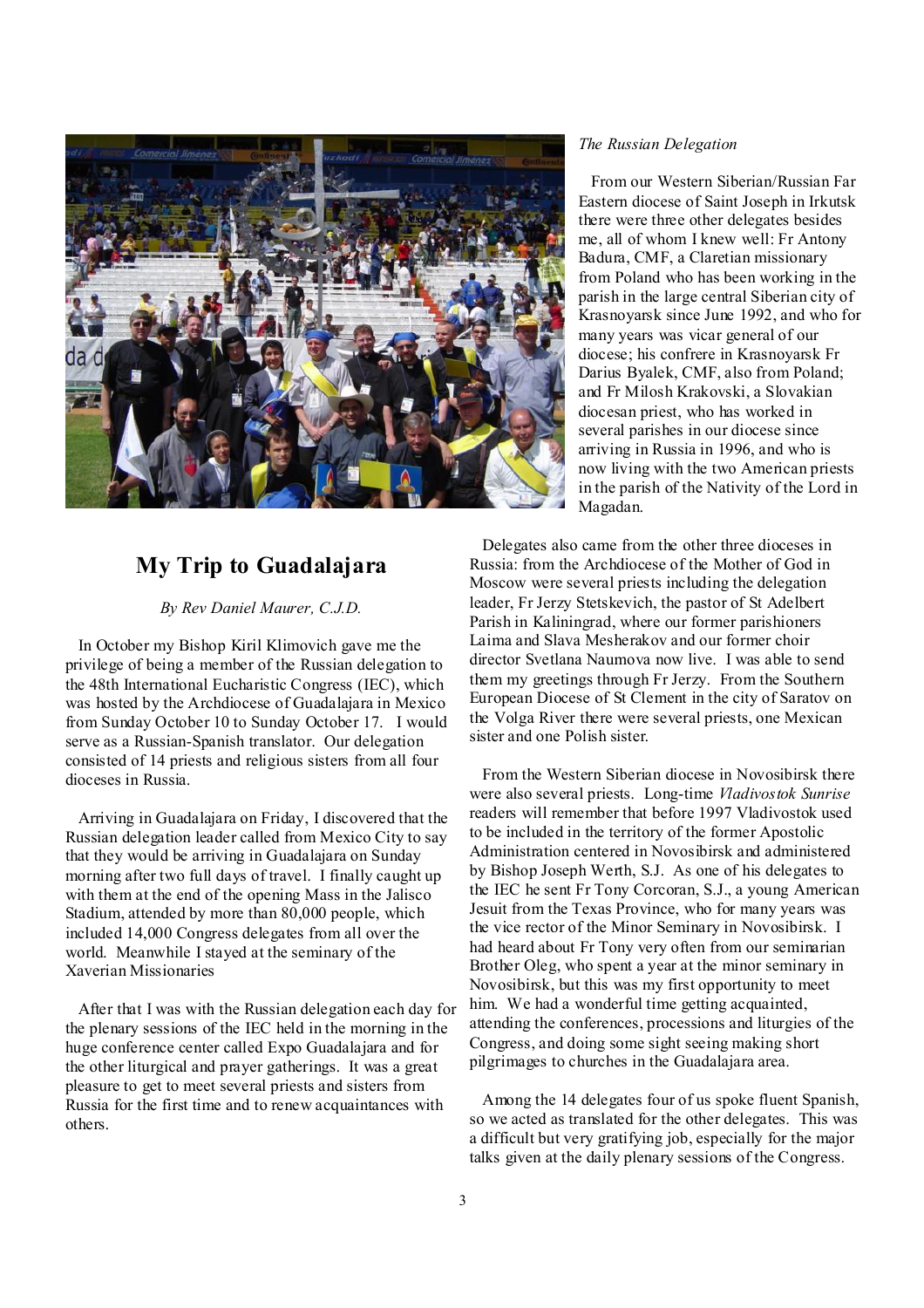

# **My Trip to Guadalajara**

*By Rev Daniel Maurer, C.J.D.* 

 In October my Bishop Kiril Klimovich gave me the privilege of being a member of the Russian delegation to the 48th International Eucharistic Congress (IEC), which was hosted by the Archdiocese of Guadalajara in Mexico from Sunday October 10 to Sunday October 17. I would serve as a Russian-Spanish translator. Our delegation consisted of 14 priests and religious sisters from all four dioceses in Russia.

 Arriving in Guadalajara on Friday, I discovered that the Russian delegation leader called from Mexico City to say that they would be arriving in Guadalajara on Sunday morning after two full days of travel. I finally caught up with them at the end of the opening Mass in the Jalisco Stadium, attended by more than 80,000 people, which included 14,000 Congress delegates from all over the world. Meanwhile I stayed at the seminary of the Xaverian Missionaries

 After that I was with the Russian delegation each day for the plenary sessions of the IEC held in the morning in the huge conference center called Expo Guadalajara and for the other liturgical and prayer gatherings. It was a great pleasure to get to meet several priests and sisters from Russia for the first time and to renew acquaintances with others.

#### *The Russian Delegation*

 From our Western Siberian/Russian Far Eastern diocese of Saint Joseph in Irkutsk there were three other delegates besides me, all of whom I knew well: Fr Antony Badura, CMF, a Claretian missionary from Poland who has been working in the parish in the large central Siberian city of Krasnoyarsk since June 1992, and who for many years was vicar general of our diocese; his confrere in Krasnoyarsk Fr Darius Byalek, CMF, also from Poland; and Fr Milosh Krakovski, a Slovakian diocesan priest, who has worked in several parishes in our diocese since arriving in Russia in 1996, and who is now living with the two American priests in the parish of the Nativity of the Lord in Magadan.

 Delegates also came from the other three dioceses in Russia: from the Archdiocese of the Mother of God in Moscow were several priests including the delegation leader, Fr Jerzy Stetskevich, the pastor of St Adelbert Parish in Kaliningrad, where our former parishioners Laima and Slava Mesherakov and our former choir director Svetlana Naumova now live. I was able to send them my greetings through Fr Jerzy. From the Southern European Diocese of St Clement in the city of Saratov on the Volga River there were several priests, one Mexican sister and one Polish sister.

 From the Western Siberian diocese in Novosibirsk there were also several priests. Long-time *Vladivostok Sunrise*  readers will remember that before 1997 Vladivostok used to be included in the territory of the former Apostolic Administration centered in Novosibirsk and administered by Bishop Joseph Werth, S.J. As one of his delegates to the IEC he sent Fr Tony Corcoran, S.J., a young American Jesuit from the Texas Province, who for many years was the vice rector of the Minor Seminary in Novosibirsk. I had heard about Fr Tony very often from our seminarian Brother Oleg, who spent a year at the minor seminary in Novosibirsk, but this was my first opportunity to meet him. We had a wonderful time getting acquainted, attending the conferences, processions and liturgies of the Congress, and doing some sight seeing making short pilgrimages to churches in the Guadalajara area.

 Among the 14 delegates four of us spoke fluent Spanish, so we acted as translated for the other delegates. This was a difficult but very gratifying job, especially for the major talks given at the daily plenary sessions of the Congress.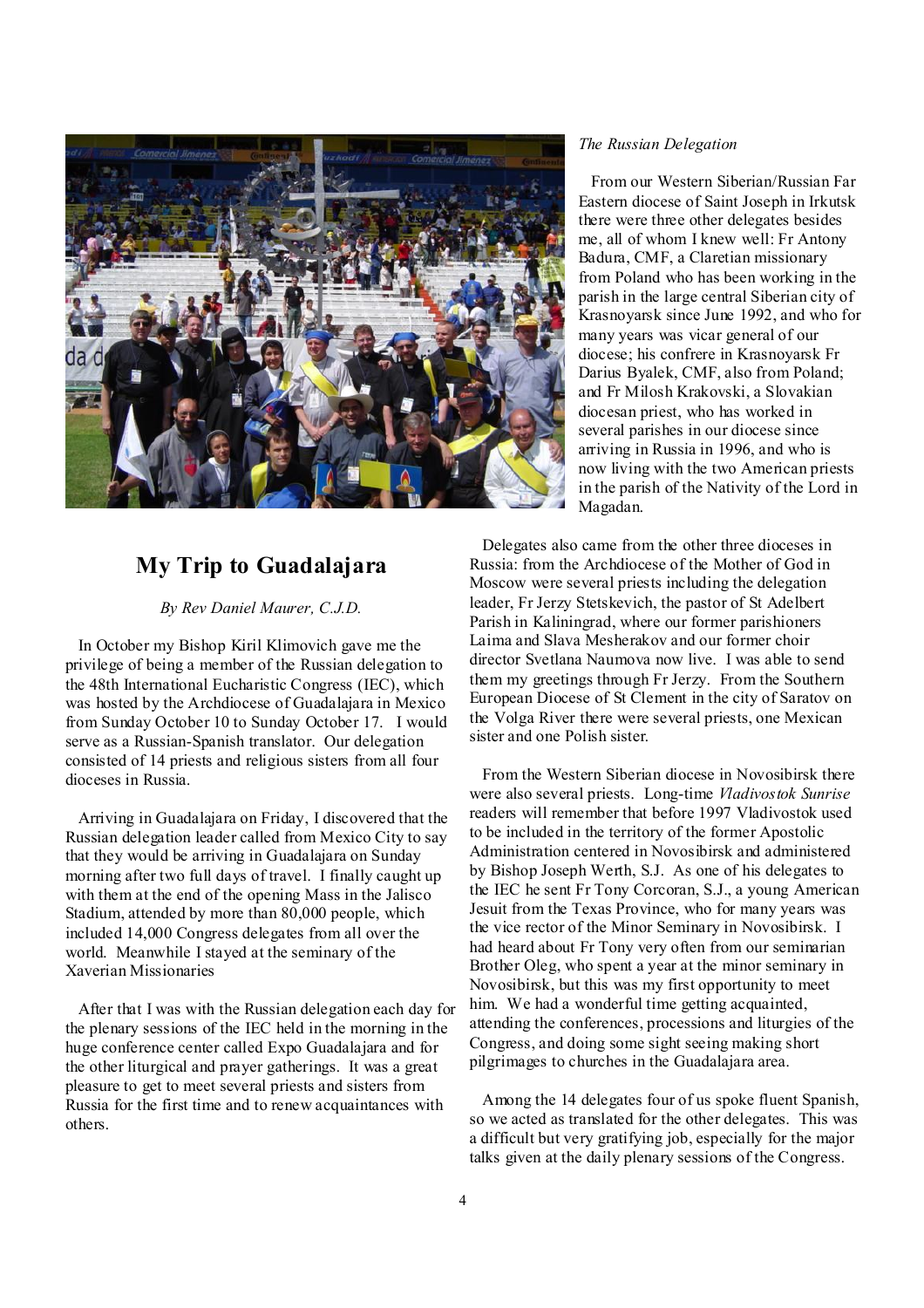All of the members of the Russian delegation for whom I translated thanked me profusely for helping to make their time at the Congress not only visually meaningful but theologically and spiritually meaningful.

 On the last Saturday of the Congress the archbishop of Guadalajara had planned a special Youth Day at the basilica of Our Lady of Zapopan (patroness of the archdiocese), which is located about 15 miles north of downtown. At the announcement period in the Guadalajara Expo Center early that same day, they asked for priests to volunteer to go to the Youth Day gathering to hear the confessions of the young people. Since we both speak fluent Spanish Fr Tony and I decided to go. It is a good thing we did, because only four priests showed up to hear the confessions of all the young people who wanted to confess their sins that day. Since more than 50,000 young people attended the gathering we priests were kept busy for hours.

 At the opening Mass there were 80,000 participants, and at the final closing Mass of almost 100,000 participants the holy father Pope John Paul II made a special closed circuit television appearance from St Peter's Basilica in Rome. Major highlights were the Eucharistic procession of over 100,000 people for 7 miles following the Blessed Sacrament exposed in a beautiful monstrance over 12 feet high, mounted on a moving platform; the procession from the cathedral to the Basilica of Our Lady of Zapopan (16 miles) in which over 3 million pilgrims participated; and all the daily masses for the 14,000 congress delegates. An army of seminarians must have worked for a full year to prepare for these beautifully done liturgies. (The Guadalajara major seminary has over 400 philosophy and theology students!)

 The Congress was a once-in-a-lifetime opportunity to see and experience the strength of grace that comes to all who believe in and participate in the Eucharistic life of the Church. International Eucharistic Congresses are held every four years, but the one in Guadalajara may go down in history as one of the largest. The city itself, counting over 9 million Roman Catholics, is beautiful and very historic. Combined with typical Mexican piety and hospitality, its International Eucharistic Congress has made the eyes of the Universal Church focus in gratitude and awe on Guadalajara, Mexico.

### **Remember "Mary Mother of God Mission Society" in your will.**

#### **Upcoming event: A vocations retreat with Sisters in Jesus the Lord!**

March 4-6th, 2005 in St. Paul, Minnesota, for single women ages 17 and older. Cost is only \$65.00 and includes all meals. Live in the convent for the weekend, pray with our new community, and learn more about religious life and our mission. Please contact Sr. Julia Kubista at  $(651)$  230-3337 or at  $\frac{info(@c)d(cc}{info(@c)d(cc)}$  to register. See our website to learn more about the sisters (currently a private association) at [www.cjd.cc](http://www.cjd.cc)

## **How to Communicate with Us**

#### **Office in Russia:**

**Phone:** 011-7-4232-26-96-14 **E-mail:** [myron@catholic.vladivostok.ru](mailto:myron@catholic.vladivostok.ru) [daniel@catholic.vladivostok.ru](mailto:daniel@catholic.vladivostok.ru) **Internet:** Russian language: [www.catholic.vladivostok.ru](http://www.catholic.vladivostok.ru)

Please do **not** send any **donations** of any kind directly to Russia. For donation information, see below.

**Letters** without donations can be sent to: Most Holy Mother of God Catholic Parish Volodarskovo 22 690001 Vladivostok RUSSIA

#### **Office in America:**

**Phone and FAX:** (651)227-0208 **E-mail:** <u>[usoffice@vladmission.org](mailto:usoffice@vladmission.org)</u> **Internet:** English language: [www.vladmission.org](http://www.vladmission.org)

**Donations** of money and **letters** should be sent to: Mary Mother of God Mission Society 1854 Jefferson Ave St Paul MN 55105-1662 Or you can donate from your credit card through our web site.

Your donations are tax-deductible.

**Donations** in kind. If you have items that you think we can use, please contact Mrs Sandra Sonnen at the Mission Office in St Paul giving a complete list of items.

#### **Sisters in Jesus the Lord**

[www.cjd.cc](http://www.cjd.cc) 525 Thomas Ave St. Paul, MN 55103 (651)230-3337

**Vladivostok Sunrise** Edited and Produced in Russia by V Rev Myron Effing, C.J.D. Printed by the Sisters of St Peter Claver, St Paul, Minnesota. Assembled for mailing by Nativity Parish, St Paul, Minnesota. Mailed by Mary Mother of God Mission Society, St Paul, Minnesota. Authors are noted if other than the editor. A full color version of the *Sunrise* is available at [www.vladmission.org](http://www.vladmission.org)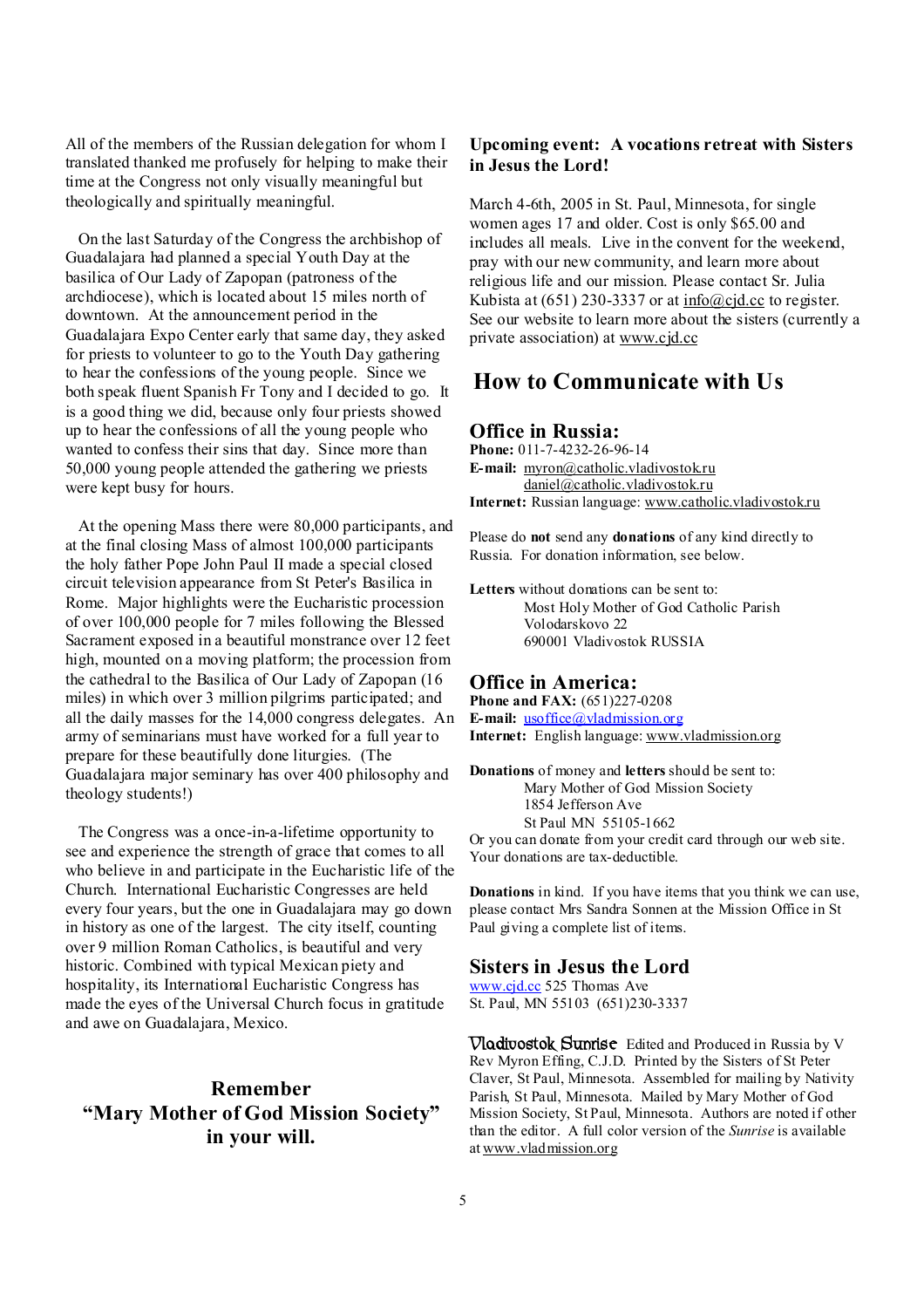#### **News Notes**

#### *by V Rev Myron Effing, C.J.D.*

● Three benefactors won a free week at a Florida condo again this year. This is a project of Terry and Dee Baltes of Dayton, Ohio, who offer their Florida home as a prize for our benefactors who support our Women's Support Centers which they were instrumental in helping to found. The happy winners this year are Ann Zirkelbach of Evansville, Indiana, Tom and Joann Bohman, friends of the Baltes', and Sharon Goebel, Fr Myron's cousin from Poseyville, Indiana. Everyone was so excited to hear that they won! The raffle was very successful - as of today there were \$7575 in donations in the raffle. Praise be to God! Thanks, Terry, Dee, and benefactors.



*Fr Lawrence Mierenfeld pulled the winning ticket on Thanksgiving Day at Incarnation Church in Dayton.* 

● I've been in the hospital and home recuperating after our traffic accident on December 4. My secretary Nicolai Dorodnov and I were traveling the five hours between the parish in Lesozovdsk and Vladivostok when our car skidded out of control on the icy highway near Michailovka and hit an oncoming car which was also skidding out of control. Nicolai was not hurt; one person in the other car suffered a broken arm. But I had a concussion, broken leg, three broken ribs, and a major gash in my forehead which required 14 stitches. They took me to the hospital in Ussurysk for emergency surgery and general anesthetic. There were complications of pneumonia and a staph infection under the cast on my leg which has taken quite a time to heal. The worst part was the first night after the operation in the hospital, but after that I was at home in Vladivostok being taken care of by my doctor, Irina Udovichenko. Fr Daniel sent word of my accident to many of our friends and benefactors, and so

there is a whole constellation of people praying for me. Thanks for your support! Our car was totaled.



*Fr Sebastian D'Silva also helped to take care of me, especially with the Anointing of the Sick and daily Communion.* 

● It turned out that mine wasn't the only accident. Another pioneer here, Fr Ignatzi Pavlus from Irkutsk, also had an accident the same day! In Eastern Siberia his car rolled over in the taiga. He broke his collarbone, and had to walk over a mile to the nearest settlement to find help. He is also recuperating fine.

Fr Dominic Kim, OFM and Sr Maria Kim from Ussurysk totaled their car skidding on ice in mid-December, and both are still under doctor's care, too.



*Ray Metzger, with Susan Gray and Sister Mary Catherine at the recent Mission conference in St Paul, MN* 

● Trouble doesn't stop our benefactors! Ray Metzger from MN and Dan Meehan from Milwaukee, WI flew over to Vladivostok for a couple of days to catch up on our activities and to give us advice on our various projects. The building projects are under way; we are feeding the street kids and the abandoned elderly; we are working with the boy scouts and the university students; we are still struggling to get St Joseph's parish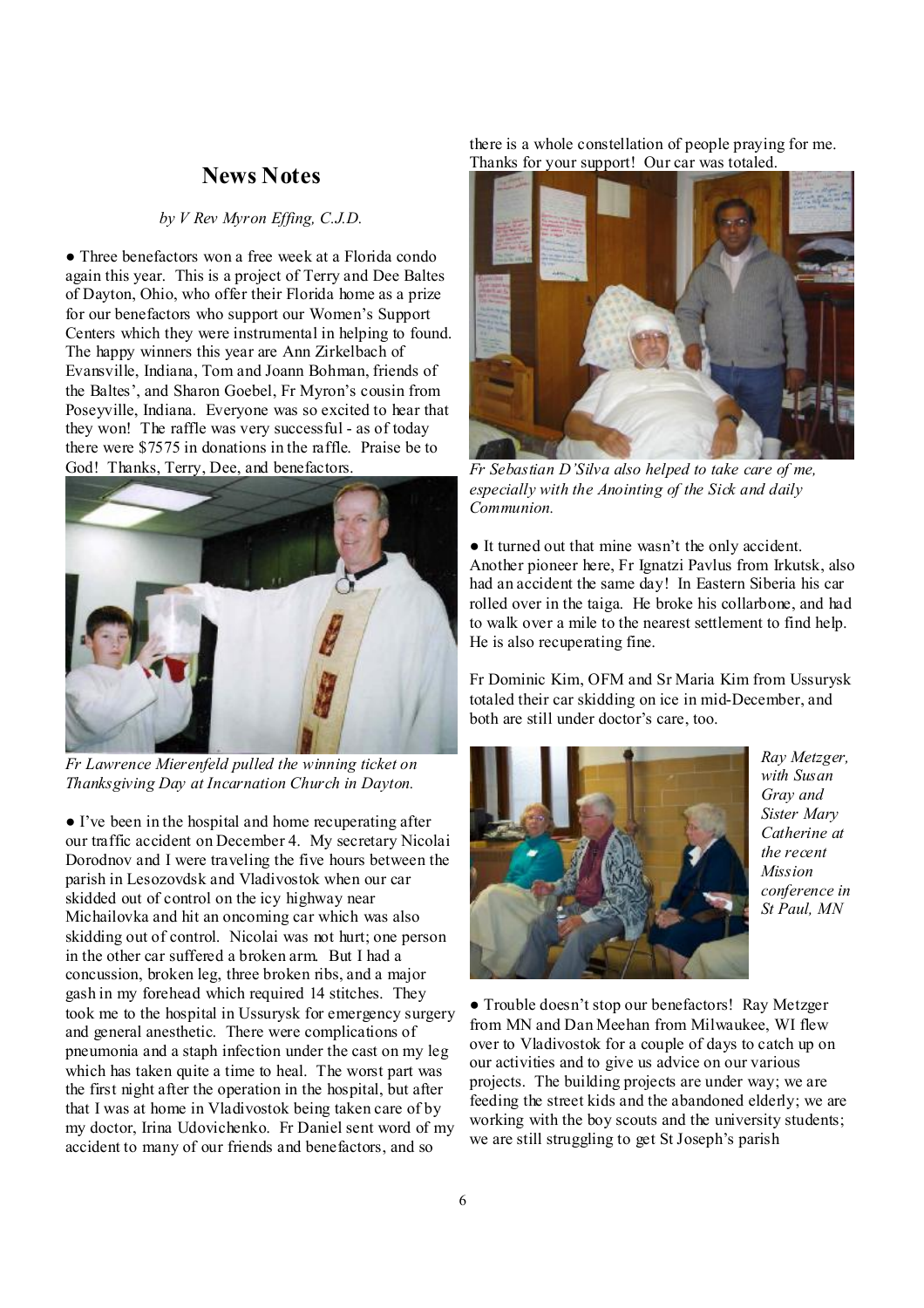underway—only the ninth parish that I have founded in Russia with your help and God's grace.

● Fr Bartholomew Szost has arrived from Warsaw, Poland, to be the new pastor of Our Lady of the Pacific Parish in Nakhodka as of December 1. At last Nakhodka has the full-time services of a priest! A second priest is expected soon to join "Fr Bartek", so we will have a total of seven priests here in our State of Primorye. Mary Mother of God Mission Society will continue to provide financial support for the parish and Fr Bartek. So we are moving forward with your help.



*Father Bartholomew Szost, Pastor of Our Lady of the Pacific Parish, Nakhodka. Welcome, Father!*

• The City of Lesozovodsk has just one hospital where there is also a birth facility. The city is poor, with a large unemployment rate. Our Women's Support Center there does a good job of encouraging and helping women to bring their children to birth. Recently the hospital appealed to us to buy three "baby monitors". These are



electronic devices that monitor several parameters of the life and health of new-born children. The hospital said they were sure that the monitors would save some lives of new-borns every year. The St Vincent de Paul Society in Vladivostok contacted the Society in Dayton, Ohio, who donated the monitors. Here is a photo of one of the monitors in place and working.

● In November had a good visit at George Mason University Catholic Student Center where I met student missionaries from the FOCUS program (Fellowship of Catholic University Students). We are hoping that FOCUS will train some of our student missionaries who are working in our Omega University Center.

*Fr Myron and Deacon Ted Ostrom meeting with student missionaries at George Mason University.* 



#### ● **Sisters in Jesus the Lord**

We greatly enjoyed hosting five young women here at St. Agnes convent in St Paul, MN, in October during Fr Myron's conference on Russia. We continue to correspond with interested candidates. Our benefactors have been so generous--thank you for gifts of a new computer, camera, a house organ and many volunteer hours! Kelly Whittier (Sr Maria Stella)'s is studying at the University of St. Thomas and at Macalester College (Russian 201). The North-Minneapolis Serra Club has adopted her as their "walk with me" candidate, until her final vows! The Knights of Columbus, Tara Council, of Jonesboro, Georgia, have supported her monthly since August 2003. Most of all we thank you for your prayers, and pray that women will answer the call to become a sister for Russia. Kelly Whittier is playing an organ concert on Jan. 9 in Owatonna, MN.